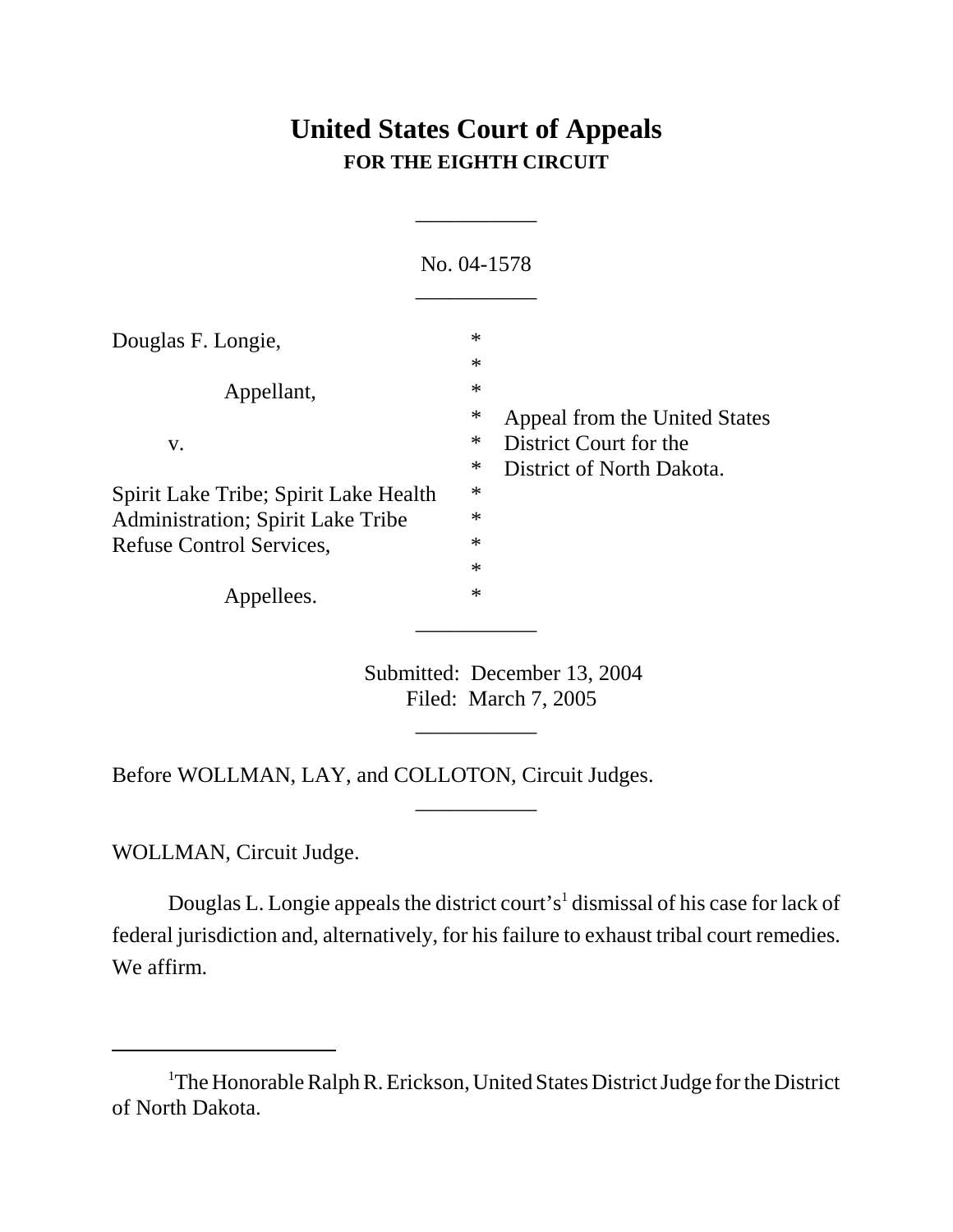This appeal involves a dispute between the Spirit Lake Tribe and one of its members over two tracts of land within the Spirit Lake Nation Indian Reservation. Longie, an enrolled tribal member, submitted a request for a land exchange to the tribe in 1976, seeking to trade his family's 40-acre allotment (No. DLS-888) for the 80-acre Devils Lake Sioux Allotment No. SL-0878. Congress originally allotted the 40-acre plot to Longie's family members; the 80 acres are tribal lands. The United States holds both land parcels in trust. In negotiating the transfer, both parties acknowledged that they would transfer only their existing interests in the land and that the land would retain its associated restrictions and conditions. The transfer, once complete, would be subject to the approval of the Bureau of Indian Affairs of the Department of the Interior, as is required for all exchanges of Indian trust land. See 25 U.S.C. § 464.

Believing that the agreement would soon be finalized, Longie made improvements on the 80-acre parcel, including a road and a well. The tribal council passed Resolution No. A05-86-069, authorizing the transfer, and Longie signed the deed to transfer title to his land. The transfer remained incomplete, however, because the tribal council members did not sign the deed authorizing the formal transfer of title. Longie began living on the land and made additional improvements over the years. He continues to receive rent income from his family's 40-acre allotment, which was never formally transferred to the tribe.

Longie received a letter in May 2001 from the Bureau of Indian Affairs (charged with management of the leasing of Indian lands), stating that the land transfer had never occurred, that Longie owed \$12,075 for unauthorized use of the land, and that Longie needed to obtain leases from the tribe in order to continue to use the property. In December 2002, the Spirit Lake Tribe began to build a mini satellite solid waste transfer station on a portion of the 80-acre plot where Longie resides.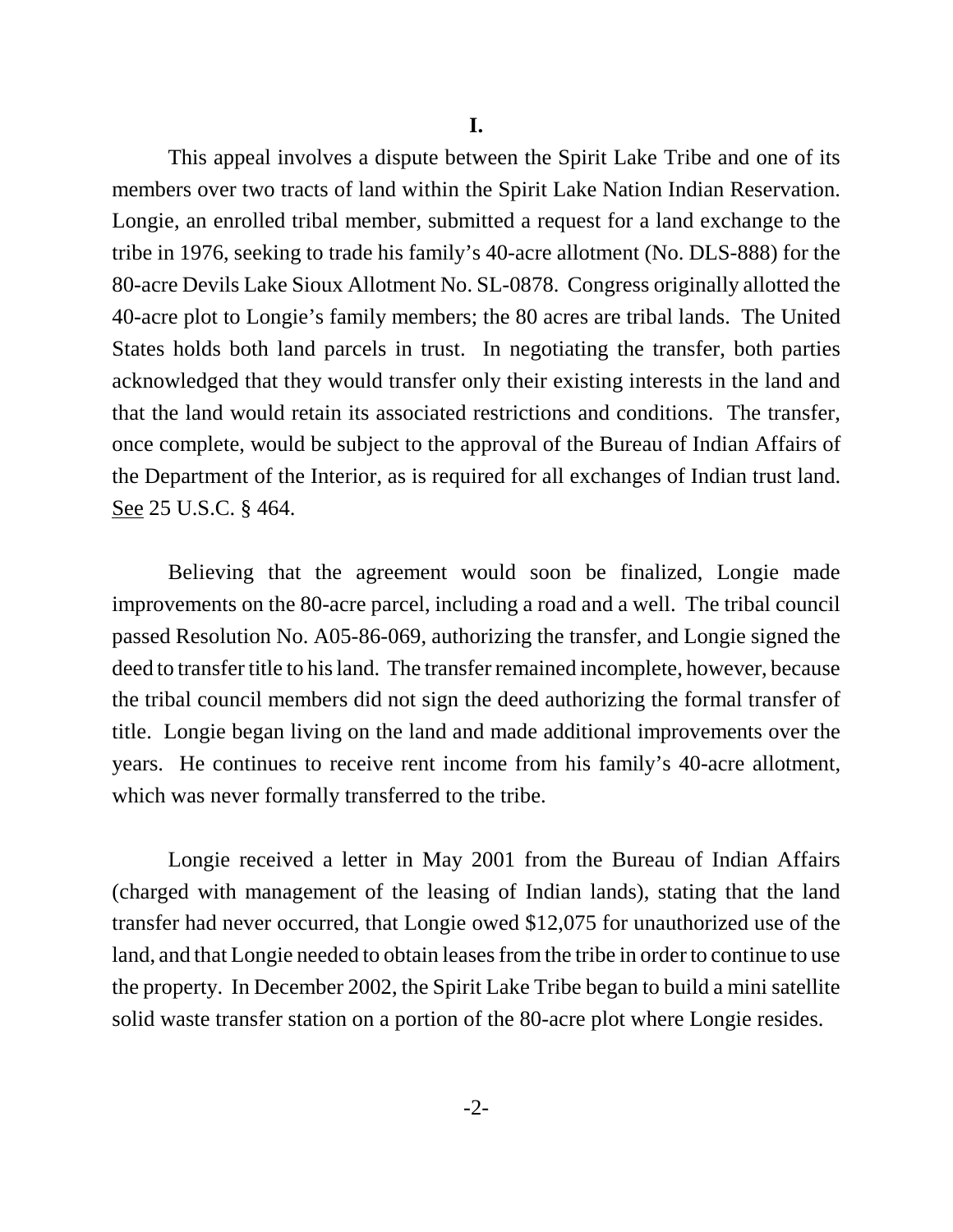Longie filed this action in federal district court in August 2003 seeking quiet title, an injunction against the waste transfer station, and other equitable relief. He believed that he would face prejudice and unfair treatment if he tried to proceed in tribal court because of a prior dispute with tribal council members.<sup>2</sup> Longie sought to amend his complaint to add bases for federal jurisdiction (28 U.S.C. §§ 1331, 1361 and 1362) and to add the United States as a party (based on its belief that it is an indispensable party), along with other government agencies. The tribe moved to dismiss on numerous grounds. The district court dismissed the case, finding that it lacked subject matter jurisdiction because the case did not raise a federal question and the other jurisdictional provisions were inapplicable.

## **II.**

Longie argues on appeal that this court has subject matter jurisdiction over his case under both 28 U.S.C. §§ 1331 and 1361.<sup>3</sup> We review questions of subject matter

<sup>&</sup>lt;sup>2</sup>Longie had been elected in 1997 by the members of the tribe as Chief Judge for the Spirit Lake Nation. The tribal council adopted resolutions in 1999 allowing its members to remove and appoint judges and promptly acted to remove Longie from his position as Chief Judge. Longie filed suit in the Northern Plains Intertribal Court of Appeals and in federal court, both of which suits were dismissed for failure to exhaust tribal remedies. We affirmed the dismissal of the federal court action. Longie v. Pearson, No. 99-4142, 2000 WL 427630 (8th Cir. Apr. 21, 2000) (unpublished per curiam). Longie's subsequently filed tribal court action was unsuccessful, as was his appeal to the Intertribal Court of Appeals.

<sup>&</sup>lt;sup>3</sup>As a preliminary matter, Longie argues that the district court abused its discretion in not granting his request to amend his complaint. His argument is immaterial if the urged bases for subject matter jurisdiction in the amended complaint would nevertheless result in dismissal. We have held that amended complaints, although liberally permitted under Fed. R. Civ. P. 15(a), may be denied if there has been undue delay, there has been bad faith on the part of the moving party, the amendment would be futile, or unfair prejudice would result. See Roberson v. Hayti Police Dep't, 241 F.3d 992, 995 (8th Cir. 2001). Here, the district court evaluated the amended complaint and, concluding that it would be futile, dismissed the case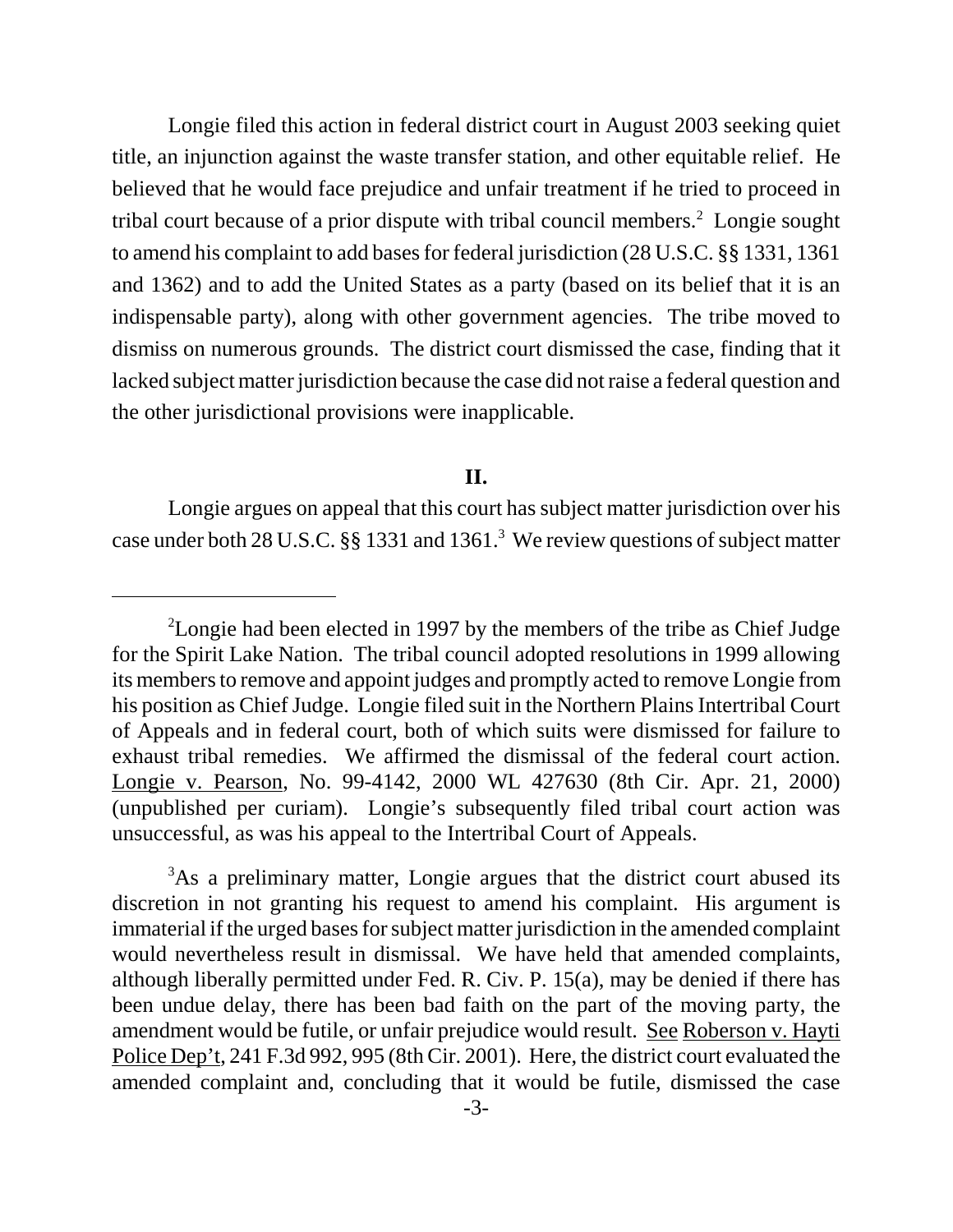jurisdiction *de novo*. Prince v. Ark. Bd. of Examiners in Psychology, 380 F.3d 337, 340 (8th Cir. 2004). We conclude that the district court properly held that it lacked subject matter jurisdiction to resolve this dispute.

Federal courts have consistently affirmed the principle that it is important to guard "the authority of Indian governments over their reservations." Williams v. Lee, 358 U.S. 217, 223 (1959); see also Fisher v. Dist. Ct., 424 U.S. 382, 387-88 (1976) (per curiam) (finding no state court jurisdiction over adoption of child member of the tribe because such jurisdiction "would interfere with the powers of [tribal] selfgovernment" and "would cause a corresponding decline in the authority of the Tribal Court"). In light of the fact that "Indian tribes retain attributes of sovereignty over both their members and their territory," and out of our obligation to avoid impairing "the authority of the tribal courts," United States ex rel. Kishell v. Turtle Mountain Housing Auth., 816 F.2d 1273, 1276 (8th Cir. 1987), we will exercise our section 1331 jurisdiction in cases involving reservation affairs only in those cases in which federal law is determinative of the issues involved. See Smith v. McCullough, 270 U.S. 456, 459 (1926) (stating that either the suit "was one arising under the [federal] legislation relating to Quapaw allotments, or was one where there was an absence of federal jurisdiction"). This is particularly true when, as here, the case involves an intra-tribal dispute.

This case is not one "arising under the Constitution, laws, or treaties of the United States" within the meaning of 28 U.S.C. § 1331. Longie argues that his claim raises a federal question because it implicates the tribe's possessory interest in the land, protected by the United States in trust. Section 1331 jurisdiction, however, does not broadly incorporate every case that indirectly implicates an interest that is grounded in the laws of the United States. See Schulthis v. McDougal, 225 U.S. 561, 569-70 (1912). A case does not "arise under" the laws of the United States "unless

without formally accepting the amended complaint. Its decision to do so was appropriate and did not constitute an abuse of discretion.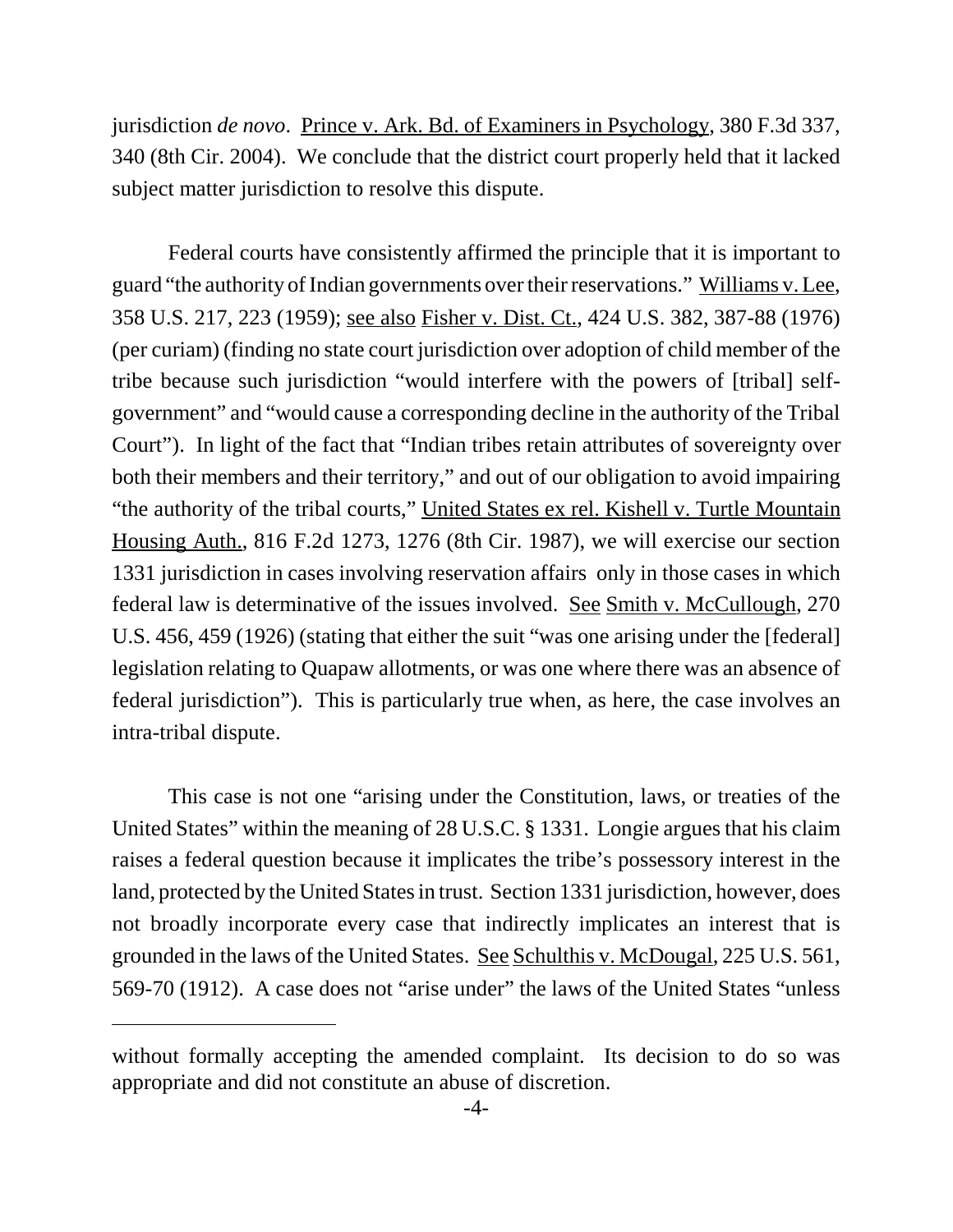it really and substantially involves a dispute or controversy respecting the validity, construction or effect of such a law, upon the determination of which the result depends." Id. (finding no jurisdiction even though the title to the land at issue had originally been granted under an act of Congress creating allotments for individual Indians); see also Gully v. First National Bank, 299 U.S. 109, 114 (1936) (finding that "[t]here is no necessary connection between the enforcement of [ ] a contract according to its terms and the existence of a controversy arising under federal law" just because the contract implicated federal statutory obligations).

We therefore ask whether federal law or local/tribal law controls the existence and enforceability of Longie's asserted right. See Weeks Constr., Inc. v. Oglala Sioux Housing Auth., 797 F.2d 668, 672 (8th Cir. 1986). We agree with our sister circuits that a federal question exists if the outcome is "controlled or conditioned by Federal law," Prairie Band of the Pottawatomie Tribe of Indians v. Puckkee, 321 F.2d 767, 770 (10th Cir. 1963), but does not exist if "the 'real substance of the controversy' centers upon" something other than the construction of federal law. Littel v. Nakai, 344 F.2d 486, 488 (9th Cir. 1965) (citation omitted) (noting that a retainer contract dispute "center[ed] upon the contract and its construction," not the fact that federal law required approval of the contract by federal officials before it was enforceable). If an interpretation of tribal or local law is necessary to establish or clarify a right sought to be enforced based on a contract, then jurisdiction under section 1331 does not exist, even if the subject of the contract is Indian trust property. Weeks Constr., 797 F.2d at 672. Similarly, if the dispute centers on discretionary tribal action that affects tribal members, it is not a federal question, even if the discretionary act was taken pursuant to a federal statute and with the approval of the Secretary of the Interior. See Martinez v. Southern Ute Tribe, 273 F.2d 731, 732-34 (10th Cir. 1959) (finding that the district court did not have jurisdiction to issue a declaration that Martinez was a member of the tribe and should have received per capita payments designated by the tribe to its members because the dispute centered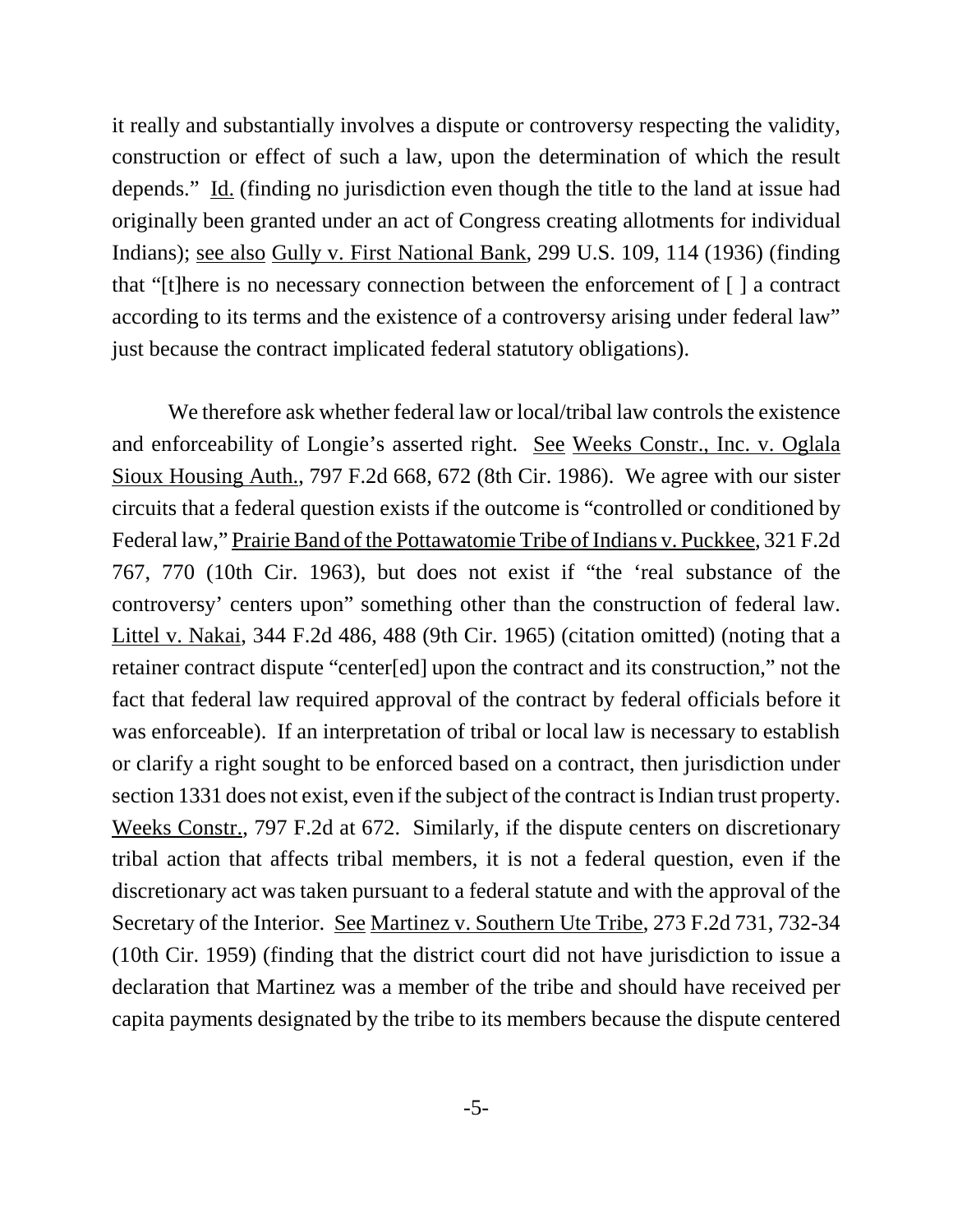on the tribe's exercise of discretionary authority, not the federal statute authorizing the tribe to make such designations).

The interpretation of federal law is central, however, to the resolution of cases that involve the question whether a tribal court has exceeded its jurisdiction. National Farmers Union Ins. Cos. v. Crow Tribe of Indians, 471 U.S. 845, 851 (1985) (finding jurisdiction under section 1331 because federal common law establishes the limits of tribal sovereignty).<sup>4</sup> It is also central to cases that involve whether a federal agency action is unlawful. See Goodface v. Grassrope, 708 F.2d 335, 338 (8th Cir. 1983) (finding jurisdiction to review a Bureau of Indian Affairs (BIA) officer's refusal to recognize a newly elected tribal council due to a tribal election dispute). Yet agency action is reviewable only after it has occurred. The fact that the Secretary of the Interior must approve every land transfer within a reservation does not establish that every dispute related to a transfer of land involves a federal question.<sup>5</sup> See Id.; see also Conroy v. Conroy, 369 F. Supp. 179, 180 (D. S.D. 1973) (stating that "[i]t is well

<sup>4</sup> Even when an Indian law case involves a federal question, other jurisprudential considerations may nevertheless prevent it from proceeding in federal district court. See National Farmers, 471 U.S. at 855-56. For example, with very few exceptions we require that the parties exhaust tribal court remedies so that the tribal court may first consider the limits of its own sovereignty and may develop a full record. Id. at 856; see also Reservation Tel. Coop. v. Three Affiliated Tribes, 76 F.3d 181, 184 (8th Cir. 1996) (finding exhaustion necessary in case involving tribal authority to tax telephone lines and rights of way on reservation land).

<sup>&</sup>lt;sup>5</sup>We agree with Judge Hazel's conclusion in United States v. Seneca Nation of New York Indians, 274 F. 946, 951 (W.D.N.Y. 1921):

<sup>[</sup>I]n the absence of congressional action bestowing upon the individual Indians the right to litigate internal questions relating to their property rights in the federal courts, and conferring jurisdiction upon this court to determine such controversies, this court should not assume jurisdiction.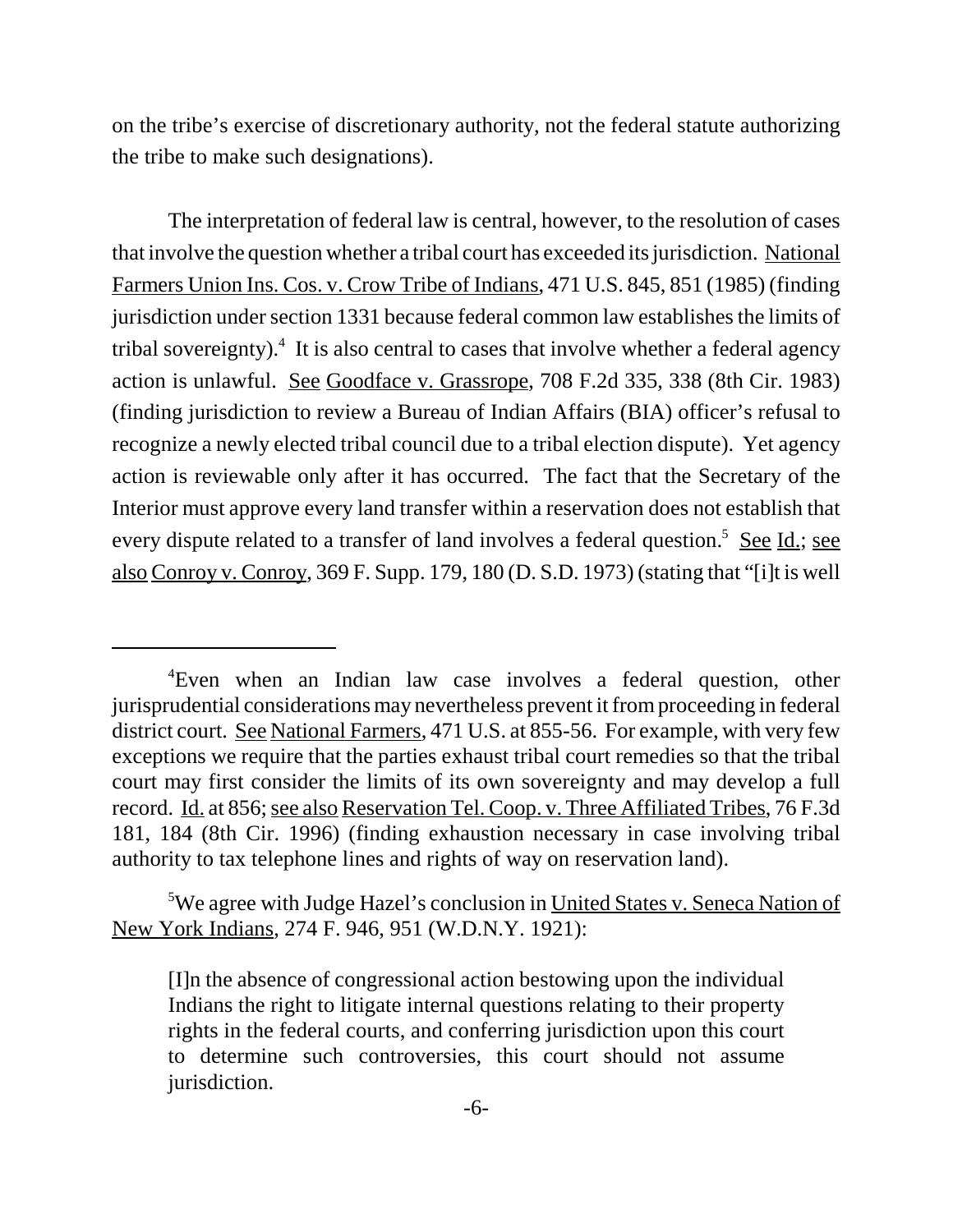settled that merely because there is some federal involvement—because the land is trust property—does not create a federal question").

Longie's right to ownership of the 80-acre plot is contingent upon whether the tribe legally consented to and effectuated the transfer, i.e., whether there was an express or implied contract or other legal basis to force the tribe to honor its resolution consenting to the transfer. This intra-tribal matter is contingent upon tribal law, not federal law. Longie contends that the federal courts may order the land transfer as part of the remedy he seeks. We disagree. Neither the federal courts nor the Secretary of the Interior has authority to determine in the first instance that a land transfer should occur between a tribe and a member of that tribe. The Secretary's authority is limited to the choice of whether to approve or deny a completed and voluntary land transfer agreement by the parties involved. 25 U.S.C. § 464. That limited statutory authority, grounded in the trust responsibility of the United States and its fee interest in Indian lands, is the only federal law concept implicated in this case, and it is insufficient to provide jurisdiction under section 1331.

Longie also argues that the federal district court has jurisdiction over his case under 28 U.S.C. § 1361. He claims to be seeking a writ of mandamus against the United States and contends that the United States has a duty to honor the previously agreed-upon land exchange. His claim fails, however, because he has not named a federal officer as a defendant and because he has not identified a legal basis for the duty he claims exists. For section 1361 to apply, the plaintiff must seek "to compel an officer or employee of the United States or any agency thereof to perform a duty owed to the plaintiff." 28 U.S.C. § 1361. Mandamus may issue under section 1361 against an officer of the United States "only when the plaintiff has a clear right to relief, the defendant has a clear duty to perform the act in question, and the plaintiff has no adequate alternative remedy." Borntrager v. Stevas, 772 F.2d 419, 420 (8th Cir. 1985).